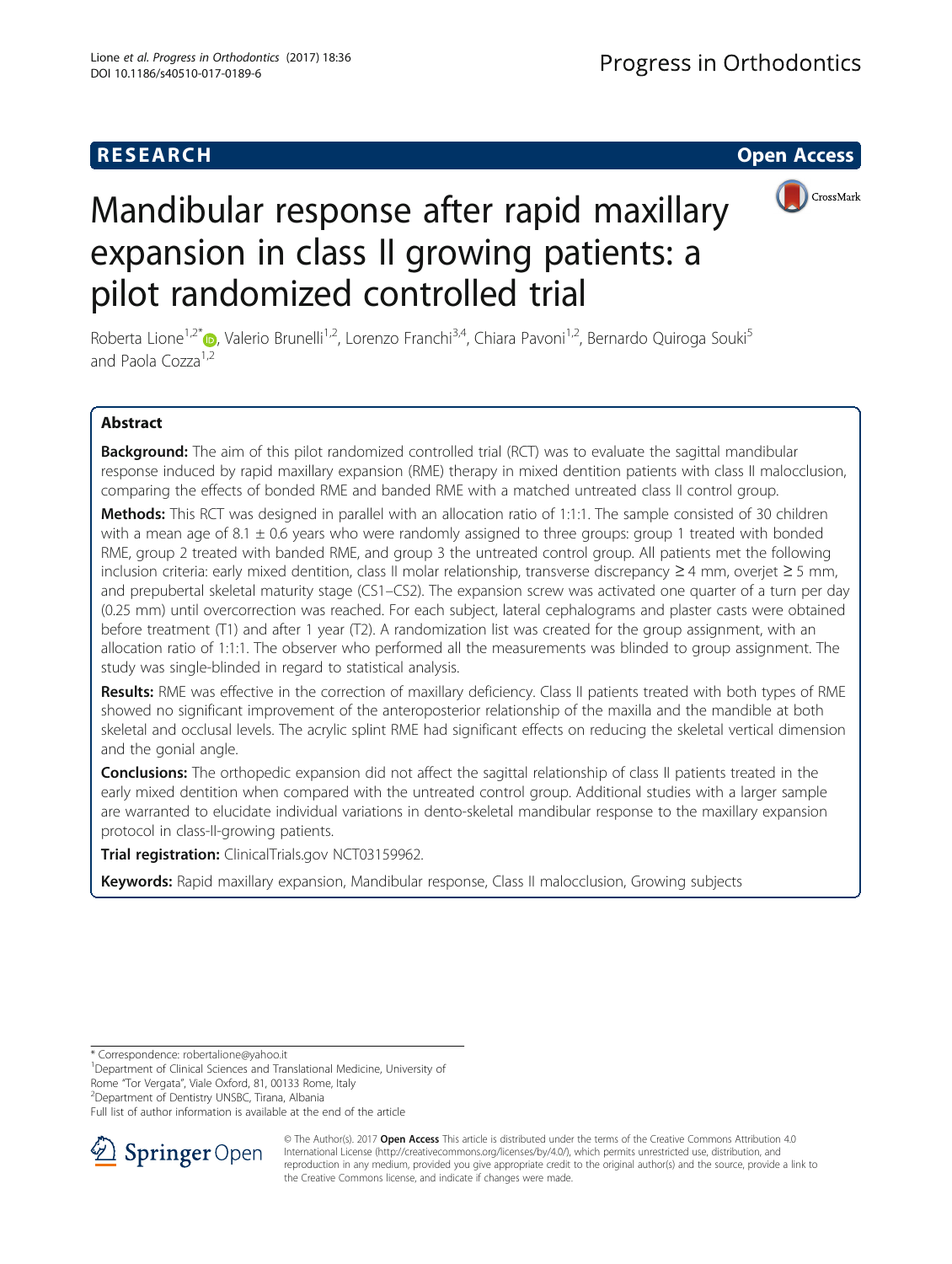#### Background

Class II malocclusions are commonly observed in orthodontic patients [[1\]](#page-5-0). During treatment planning among the several dento-skeletal pattern combinations of class II malocclusion, it is important to consider the maxillary transverse deficiency, which is often overlooked [\[2](#page-5-0)].

Tollaro et al. [[3\]](#page-5-0) showed an underlying posterior interarch transverse discrepancy of 3 to 5 mm in subjects in early mixed dentition with class II malocclusions without posterior crossbites in centric occlusion. When these class II patients are asked to posture their lower jaw forward in a class I molar relationship, this transverse discrepancy (i.e., maxillary constriction) can be observed clinically [[3\]](#page-5-0). It was postulated that in these subjects, the mandible is kept in a distal position relative to centric relation because the constricted maxilla is holding it back [[4, 5\]](#page-5-0). The presence of a primitive transverse discrepancy between the dental arches induces a backward position of the mandible, as the occlusal goal is to obtain the highest number of functional contacts [[5\]](#page-5-0).

As reported by several authors [[6](#page-5-0)–[9](#page-6-0)], widening the maxilla with rapid maxillary expansion often leads to spontaneous forward posturing of the mandible during the retention period. The orthopedic expansion removes occlusal interferences, allowing the mandible to posture forward, thus improving the sagittal relationships [\[10, 11](#page-6-0)]. The mandibular arch acts as a "foot" that moves forward after the "shoe" is widened [\[4](#page-5-0), [5\]](#page-5-0). Caprioglio et al. reported that patients with smaller mandibular length and more acute superior gonial angles are expected to show greater improvement in class II molar relationship [[2\]](#page-5-0).

However, the effectiveness of rapid maxillary expansion (RME) on the sagittal dental or skeletal parameters is still controversial because very little has been written regarding the behavior of anteroposterior mandibular changes in class-II-growing subjects who underwent RME as the phase 1 treatment intervention. The reported significant occlusal improvement could be attributed to other reasons, i.e., skeletal growth or the use of additional appliances during the transition from mixed to permanent dentition. Moreover, the majority of the studies [\[3](#page-5-0), [6](#page-5-0)–[9\]](#page-6-0) show some limits: they are not randomized [\[12](#page-6-0)], they are not prospective, and they have no control group or they use patients from growth studies as a source for the control group.

Considering that it was not possible to estimate from previous studies the standard deviation to be used for sample size calculation of the main trial with special regards to the type of intervention and observation intervals, the primary objective of the present investigation was to conduct a pilot randomized controlled trial (RCT) evaluating the changes in the anteroposterior mandibular position induced by bonded or banded RMEs compared with an untreated class II control group.

#### **Methods**

The Consolidated Standards of Reporting Trials (CON-SORT) checklist was used as a guideline for conducting and reporting this trial [\[13](#page-6-0)]. The present pilot RCT was designed as a prospective three-arm parallel group randomized clinical trial with a 1:1:1 allocation ratio.

The study was approved by the Ethics Committee at the University of XXXX, (protocol number 130/14), and informed consent was obtained from the patients' parents. The trial was registered on [ClinicalTrials.gov](http://clinicaltrials.gov) (registration number: NCT03159962).

A total of 30 subjects with a mean age of  $8.1 \pm 0.6$  years (range 6.6–9.1 years) who sought for an orthodontic treatment, were enrolled in the Department of Orthodontics at the University of XXXX. All children met the following inclusion criteria: early mixed dentition with first molars fully erupted, class II malocclusion (full-cusp or end-to-end molar relationships), negative posterior transverse interarch discrepancy  $\geq 4$  mm [\[3](#page-5-0)], overjet  $\geq$ 5 mm, and prepubertal stage of development (CS1–CS2 in cervical vertebral maturation) [\[14](#page-6-0)]. Exclusion criteria included previous orthodontic treatment, extracted or congenitally missing teeth, craniofacial syndromes or clefts, and use of additional orthodontic devices during the observation period.

Patients enrolled in the study were blindly assigned in three groups. In the first group (TG1), all subjects underwent a standardized treatment protocol with bonded RME with a 13-mm screw (A0620-13, Leone, Sesto Fiorentino, Firenze, Italy). The acrylic splints of the bonded expander extended from the first deciduous molars through the first permanent molars (Fig. [1a](#page-2-0)). In the second group (TG2), all children were treated with a banded RME in the form of a butterfly palatal expander with a 13-mm screw (A0620-13, Leone, Sesto Fiorentino, Firenze, Italy) [\[15\]](#page-6-0) cemented through bands on the second deciduous upper molars (Fig. [1b](#page-2-0)), while subjects assigned to the third group served as the untreated control group (CG). Both TGs were consecutively treated by one clinician (R.L). The expansion screw was activated one quarter of a turn per day (0.25 mm per turn) until the palatal cusps of the maxillary posterior teeth approximated the lingual cusps of the mandibular posterior teeth. The expander was kept in place as a passive retainer for 8 months. After expander removal, patients were followed without performing any additional treatment for 4 months.

For each treated patient, standard lateral cephalometric radiographs were obtained before treatment (T1) and after 1 year (T2) to evaluate the T2–T1 dento-skeletal changes. The CG was followed up without treatment for 1 year and had lateral cephalograms before (T1) and after a 1-year interval (T2).

The cephalograms were scanned using a professional table scanner (Epson Perfection V700 Photo, CA, USA),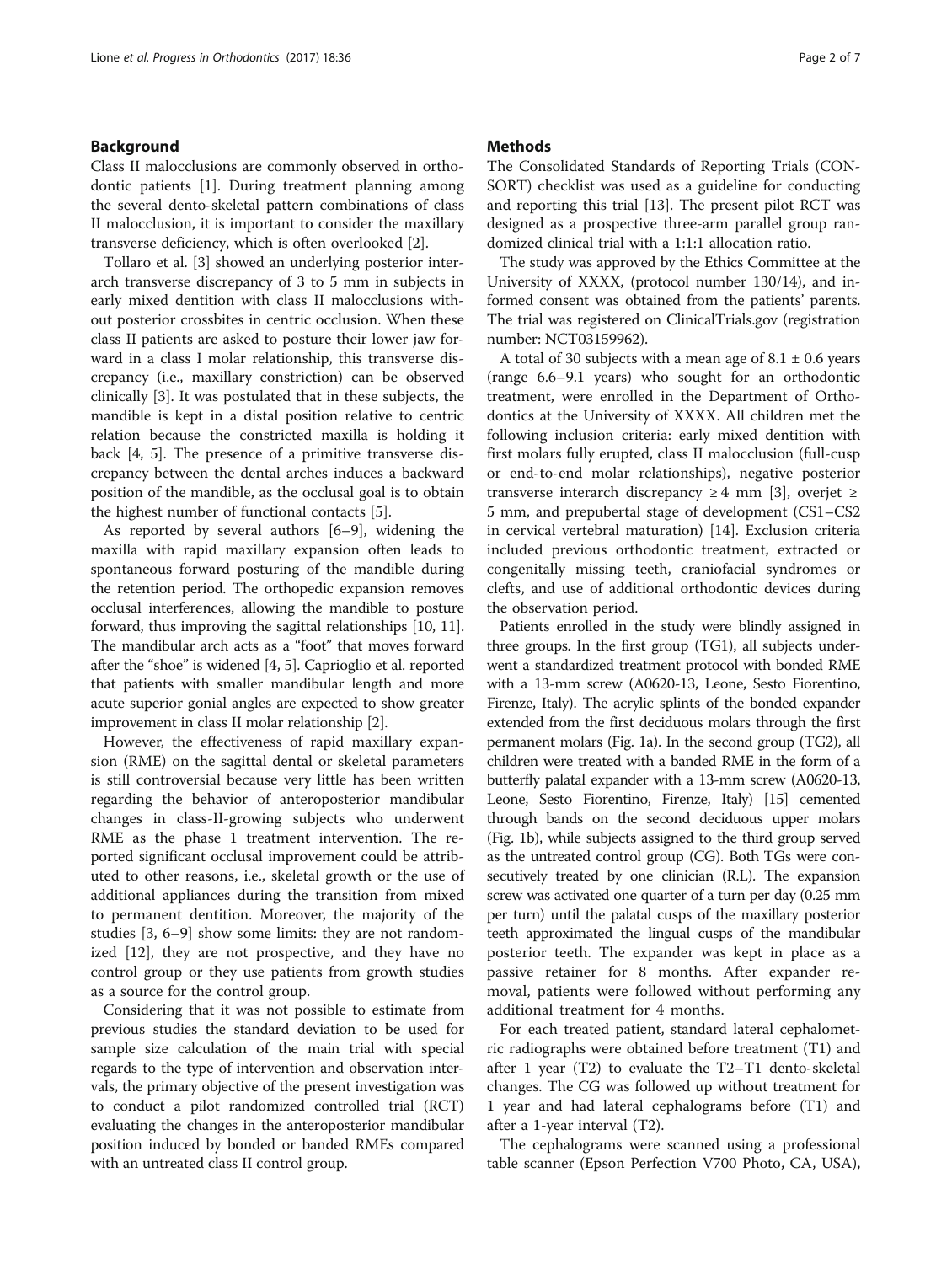<span id="page-2-0"></span>

with resolution set to 150 dots per inch (dpi) gray scale. Cephalograms were digitized by one investigator (V.B.). A customized digitization regimen and analysis (Viewbox 3.1; dHAL Software, Kifissia, Greece) were used for all the cephalograms that were examined in this study. All lateral cephalograms were at a magnification of 0%. The examiner who analyzed the lateral cephalograms of all children at T1 and T2 was blinded to the origin of the films and the group to which each subject belonged.

The cephalometric reference points, lines, and angles used in the analysis are shown in Fig. 2.

The primary outcome was the change in the position of point Pogonion to the Nasion perpendicular (Pg to Nperp). Secondary outcomes were considered: (1) occlusal improvement of class II molar relationship and (2) treatment effects on a vertical dimension.

A sample size for this pilot trial was calculated according to the method proposed by Whitehead et al. [\[16](#page-6-0)]. For a standardized effect size of 1 (a clinically relevant change of 2.0 mm with a combined SD of 2.0 mm derived from Guest et al. [\[8](#page-6-0)]) for the primary outcome variable Pg to Nperp, a sample size of 10 subjects per group was required for a type I error rate of 5% and a power of 80%.

Allocation of patients to the three groups was determined by a computer-generated randomization list using Rv.0.1 software [\[17\]](#page-6-0) and by a block size of 4 (Fig. [3](#page-3-0)). Then, the allocation information (randomization results) was concealed in opaque and sealed envelopes by the statistician (C.C.).

The observer who performed all the measurements was blinded to the group assignment. The study was blinded in regard to the statistical analysis: blinding was obtained by eliminating from the elaboration file every reference to patient group assignment.

To determine the reliability of the method, 15 radiographs chosen at random were traced and digitized by the same investigator on two separate occasions at least 1 month apart. A paired  $t$  test was used to compare the

two measurements (systematic error). The magnitude of the random error was calculated by using the method of moment's estimator (MME) [[18\]](#page-6-0).

Exploratory statistics revealed that not all cephalometric variables were normally distributed (Kolmogorov-Smirnov test) with equality of variances (Levene's test). Kruskal-Wallis test or ANOVA with Tukey's post-hoc tests were used to compare the T2–T1 changes in the three groups. All changes were considered significant at  $P < 0.05$ .



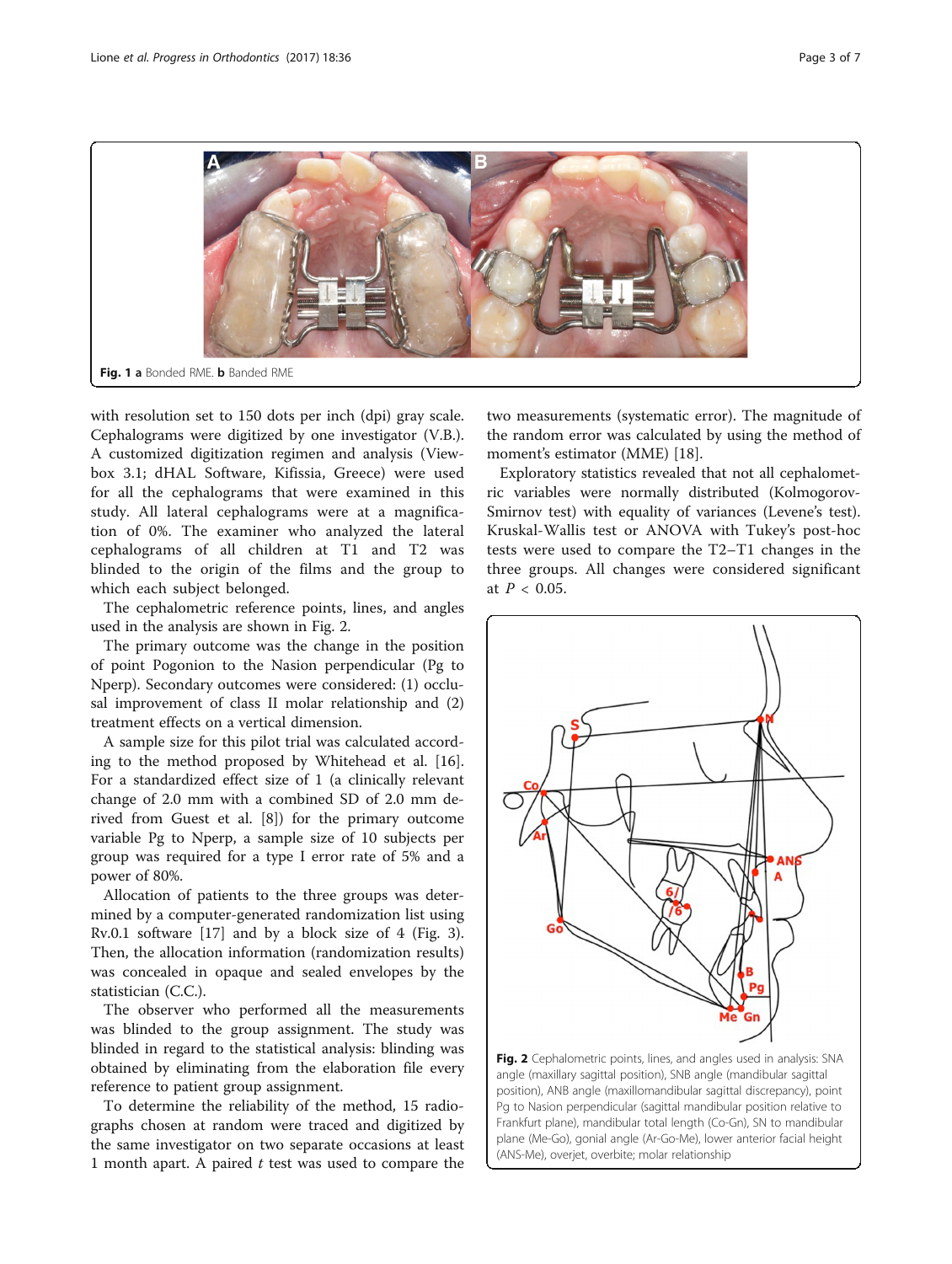<span id="page-3-0"></span>

All statistical computations were performed with SPSS software (Statistical Package for the Social Sciences, SPSS, Version 12, Chicago, IL, USA).

#### Results

In this pilot trial, where 31 patients were randomly assigned to the interventions, one drop-out was observed in the CG. The final sample that received the intended treatment and analysis was 30 patients (Fig. 3). The recruitment started in December 2014 and the observation period ended in June 2016.

The baseline age was  $8.1 \pm 0.6$  years (range 6.6–9.1 years). No significant between-group differences were found at T1 for any of the cephalometric variables (Table [1](#page-4-0)).

No systematic error was found between the repeated cephalometric values. For the cephalometric variables, the random error varied from 0.21° (SNA angle) to 0.32° (gonial angle) for angular measurements and from 0.16 mm (Co-Gn) to 0.24 mm (overbite) for linear measurements.

As for the T2–T1 changes (Table [2\)](#page-4-0), no statistical significant differences were pointed out for the sagittal position of the maxilla and the mandible at the end of the treatment with RME with respect to the untreated CG. The detectable significant changes occurred in TG1 with greater decreases of both facial divergency (TG1 vs TG2, − 1.1°; TG1 vs CG,  $-1.5^{\circ}$ ) and gonial angle (TG1 vs TG2,  $-1.3^{\circ}$ ; TG1 vs CG, −1.5°). Treatment with RME did not affect significantly either dental measurements or molar relationship with respect to the untreated controls.

#### **Discussion**

Additional studies with a larger sample are warranted to elucidate individual variations in dento-skeletal mandibular

response to the maxillary expansion protocol in class-IIgrowing subjects. However, the results of the present pilot RCT showed that there should be no concerns about the generalizability of results from a future definitive RCT conducted in an identical way to the pilot trial with a larger sample.

Transverse maxillary deficiency deserves to be included in the distinctive occlusal pattern of class II malocclusion [\[1](#page-5-0)–[9](#page-6-0)]. Therefore, the aim of the present pilot RCT was to evaluate the sagittal mandibular response induced by RME therapy in mixed dentition patients with class II malocclusion, comparing the effects of bonded RME and banded RME with a matched untreated class II control group.

Several studies [\[10, 19](#page-6-0), [20\]](#page-6-0) investigated possible spontaneous correction of class II malocclusion after orthopedic maxillary expansion. Wendling et al. [[10](#page-6-0)], Baratieri et al. [\[19\]](#page-6-0), and Farronato et al. [\[20](#page-6-0)] reported for all class II patients a statistically significant decrease in ANB angle obtained during treatment as a result of a significant increase in SNB angle [[10, 19, 20\]](#page-6-0).

As suggested by McNamara [\[21](#page-6-0)], during the post-RME period, mandibular anterior displacement may be observed because of the overexpansion of the maxilla. Thus, the spontaneous correction of patients with a tendency toward a class II malocclusion cannot be expected during the active expansion period but rather during the retention period. For this reason, in the present study, the mean T2–T1 interval was 12 months.

On the contrary, Chung et al. [[6\]](#page-5-0) and Volk et al. [[22](#page-6-0)] demonstrated that RME protocol did not predictably improve the occlusal relationship in class II prepubertal patients, not supporting the "foot in the shoe" theory.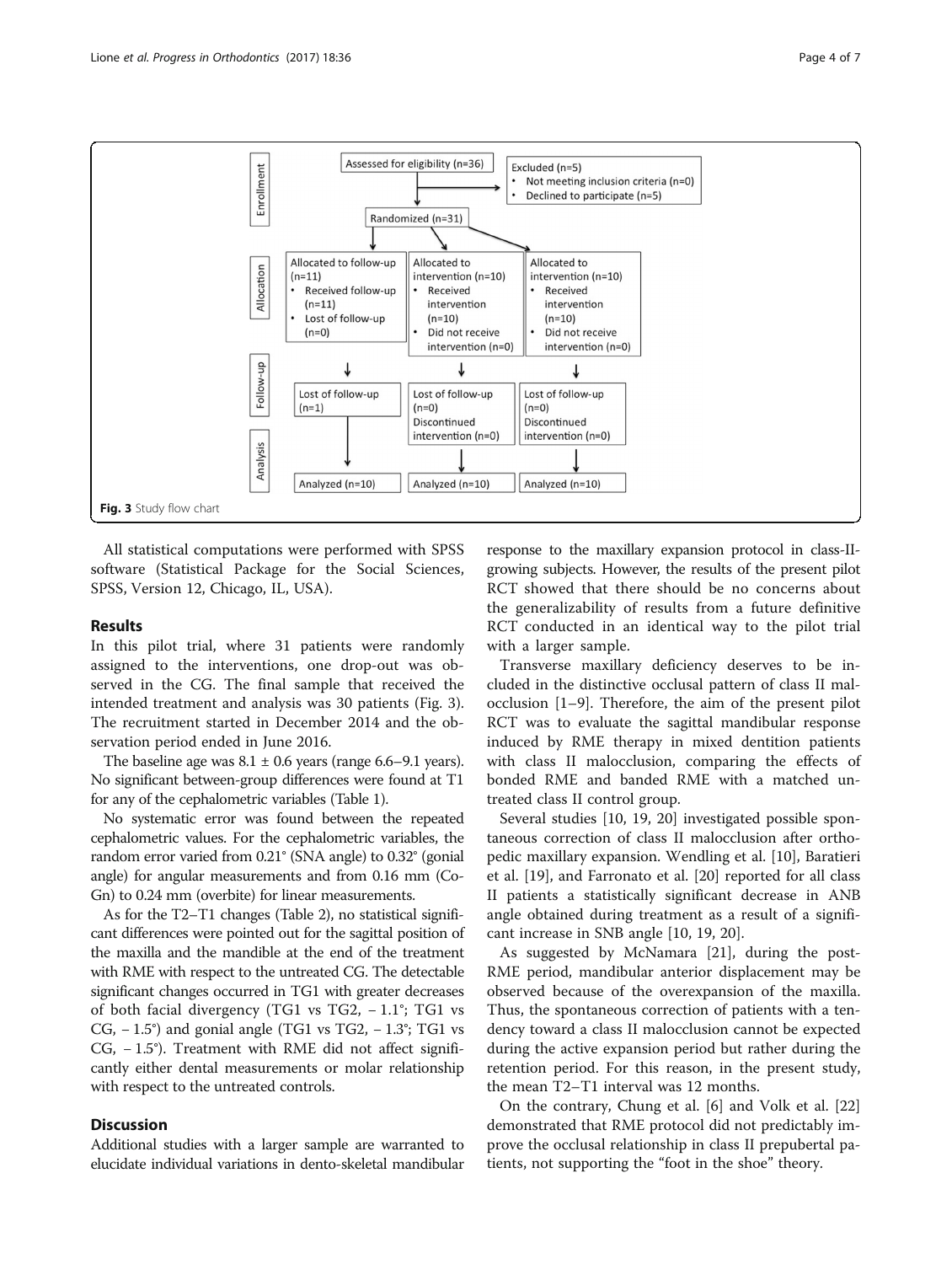<span id="page-4-0"></span>Table 1 Descriptive statistics and statistical comparisons of starting forms (ANOVA with Tukey's post hoc tests)

| Variables                    | RME bonded (1) $(n = 10)$ |           | RME banded (2) $(n = 10)$ |           | Controls (3) $(n = 10)$ |           | $\mathcal{P}$ | 1 vs 2 | 2 vs 3 | 1 vs 3 |
|------------------------------|---------------------------|-----------|---------------------------|-----------|-------------------------|-----------|---------------|--------|--------|--------|
|                              | Mean                      | <b>SD</b> | Mean                      | <b>SD</b> | Mean                    | <b>SD</b> |               |        |        |        |
| Age                          | 8.1                       | 0.6       | 8.1                       | 0.6       | 8.0                     | 0.8       | 0.977         | 0.0    | 0.1    | 0.1    |
| Sagittal skeletal            |                           |           |                           |           |                         |           |               |        |        |        |
| SNA (deg)                    | 79.2                      | 3.5       | 81.3                      | 2.6       | 82.2                    | 3.7       | 0.147         | $-2.1$ | $-0.9$ | $-3.0$ |
| SNB (deg)                    | 74.4                      | 3.6       | 76.2                      | 2.8       | 76.4                    | 3.8       | 0.196         | $-1.8$ | $-0.2$ | $-2.0$ |
| ANB (deg)                    | 4.6                       | 1.2       | 5.1                       | 1.2       | 5.8                     | 1.5       | 0.152         | $-0.5$ | $-0.7$ | $-1.2$ |
| Pq to NPerp (mm)             | $-9.1$                    | 2.7       | $-7.1$                    | 2.5       | $-7.9$                  | 3.8       | 0.356         | $-2.0$ | 0.8    | $-1.2$ |
| Co-Gn (mm)                   | 93.8                      | 3.5       | 91.3                      | 4.2       | 93.5                    | 5.8       | 0.442         | 2.5    | $-2.2$ | 0.3    |
| Vertical skeletal            |                           |           |                           |           |                         |           |               |        |        |        |
| SN to mandibular plane (deg) | 33.8                      | 4.3       | 33.6                      | 5.6       | 30.7                    | 5.2       | 0.334         | 0.2    | 2.9    | 3.1    |
| ArGoMe (deg)                 | 129.5                     | 3.6       | 128.2                     | 6.8       | 127.5                   | 2.8       | 0.641         | 1.3    | 0.7    | 2.0    |
| LAFH (mm)                    | 51.6                      | 2.9       | 51.6                      | 3.0       | 51.3                    | 3.1       | 0.972         | 0.0    | 0.3    | 0.3    |
| Interdental                  |                           |           |                           |           |                         |           |               |        |        |        |
| Overjet (mm)                 | 5.4                       | 1.2       | 5.9                       | 2.2       | 5.6                     | 1.6       | 0.796         | $-0.5$ | 0.3    | $-0.2$ |
| Overbite (mm)                | 0.6                       | 0.9       | 0.7                       | 1.9       | 1.8                     | 1.3       | 0.124         | $-0.1$ | $-1.1$ | $-1.2$ |
| Molar relationship (mm)      | $-2.9$                    | 0.9       | $-2.3$                    | 1.3       | $-2.9$                  | 1.2       | 0.465         | $-0.6$ | 0.6    | 0.0    |

deg degrees

 $P < 0.05$ 

The results reported in literature [[7,](#page-5-0) [8](#page-6-0), [19](#page-6-0)–[26](#page-6-0)] are not only contradictory, but also frequently based on deficient methodology, or lack of clinical relevance. More solid scientific evidence based on reliable methods and proper study designs is still lacking to test whether dental correction or mandibular anterior shift and/or supplementary growth takes place after RME.

In order to have a better predictability of the effectiveness of any therapy, it is advisable to consider not only controlled groups, but also randomization [\[27](#page-6-0)].

Some authors [\[7](#page-5-0), [8](#page-6-0)] reported significant occlusal sagittal improvements during the transition from mixed to permanent dentition. That might have helped in occlusal anteroposterior changes at the end of RME therapy. To skip

Table 2 Descriptive statistics and statistical comparisons on the T2–T1 changes (Kruskal-Wallis test or ANOVA or with Tukey's post hoc tests)

| Variables                    | RME bonded (1) $(n = 10)$ |                    | RME banded (2) $(n = 10)$ |                    | Controls (3) $(n = 10)$ |            | P             | 1 vs 2                 | 2 vs 3 1 vs 3 |           |
|------------------------------|---------------------------|--------------------|---------------------------|--------------------|-------------------------|------------|---------------|------------------------|---------------|-----------|
|                              | Mean median SD 25/75      |                    | Mean median SD 25/75      |                    | Mean median SD 25/75    |            |               |                        |               |           |
| Age                          | 1.0                       | 0.1                | 1.0                       | 1.0/1.1            | 1.0                     | 0.1        | 0.742         | 0.0                    | 0.0           | 0.0       |
| Sagittal skeletal            |                           |                    |                           |                    |                         |            |               |                        |               |           |
| SNA (deg)                    | 0.0                       | 0.4                | $-0.1$                    | 0.4                | $-0.2$                  | 0.9        | 0.845         | 0.1                    | 0.1           | 0.2       |
| SNB (deg)                    | 0.5                       | 0.5                | 0.2                       | 0.6                | 0.2                     | 0.7        | 0.390         | 0.3                    | $\circ$       | 0.3       |
| ANB (deg)                    | $-0.7$                    | 0.6                | $-0.2$                    | 0.7                | $-0.3$                  | 1.0        | $0.412 - 0.5$ |                        | 0.1           | $-0.4$    |
| Pg to NPerp (mm)             | 0.8                       | 0.7                | 0.4                       | 1.0                | 0.1                     | 1.2        | 0.296         | 0.4                    | 0.3           | 0.7       |
| Co-Gn (mm)                   | 0.6                       | 1.2                | 0.7                       | 1.1                | 0.9                     | 0.4        | 0.837         | $-0.1$                 | $-0.2$        | $-0.3$    |
| Vertical skeletal            |                           |                    |                           |                    |                         |            |               |                        |               |           |
| SN to mandibular plane (deg) | $-0.6$                    | 0.8                | 0.5                       | 0.6                | 0.9                     | 0.7        |               | $0.000 - 1.1*** - 0.4$ |               | $-1.5***$ |
| ArGoMe (deg)                 | $-0.9$                    | 0.7                | 0.4                       | 1.2                | 0.6                     | 1.3        |               | $0.012 - 1.3*$         | $-0.2$        | $-1.5*$   |
| LAFH (mm)                    | $-0.3$                    | 0.8                | 0.5                       | 0.7                | 0.6                     | 1.1        |               | $0.064 - 0.8$          | $-0.1$        | $-0.9$    |
| Interdental                  |                           |                    |                           |                    |                         |            |               |                        |               |           |
| Overjet (mm)                 | $-0.7$                    | $-1.4/- 0.4 - 0.8$ |                           | $-0.9/- 0.2 - 0.2$ |                         | $-0.5/0.0$ | $0.070$ 0.1   |                        | $-0.6$        | $-0.5$    |
| Overbite (mm)                | 0.5                       | 0.3/2.2            | 0.2                       | $-0.1/1.5$         | 0.3                     | $-0.4/0.9$ | 0.154         | 0.3                    | $-0.1$        | 0.2       |
| Molar relationship (mm)      | 1.1                       | 0.7                | 0.8                       | 0.7                | 0.4                     | 0.8        | 0.154         | 0.3                    | 0.4           | 0.7       |

deg degrees, 25/75 25th percentile/75th percentile

 $*P < 0.05; **P < 0.01; **P < 0.001$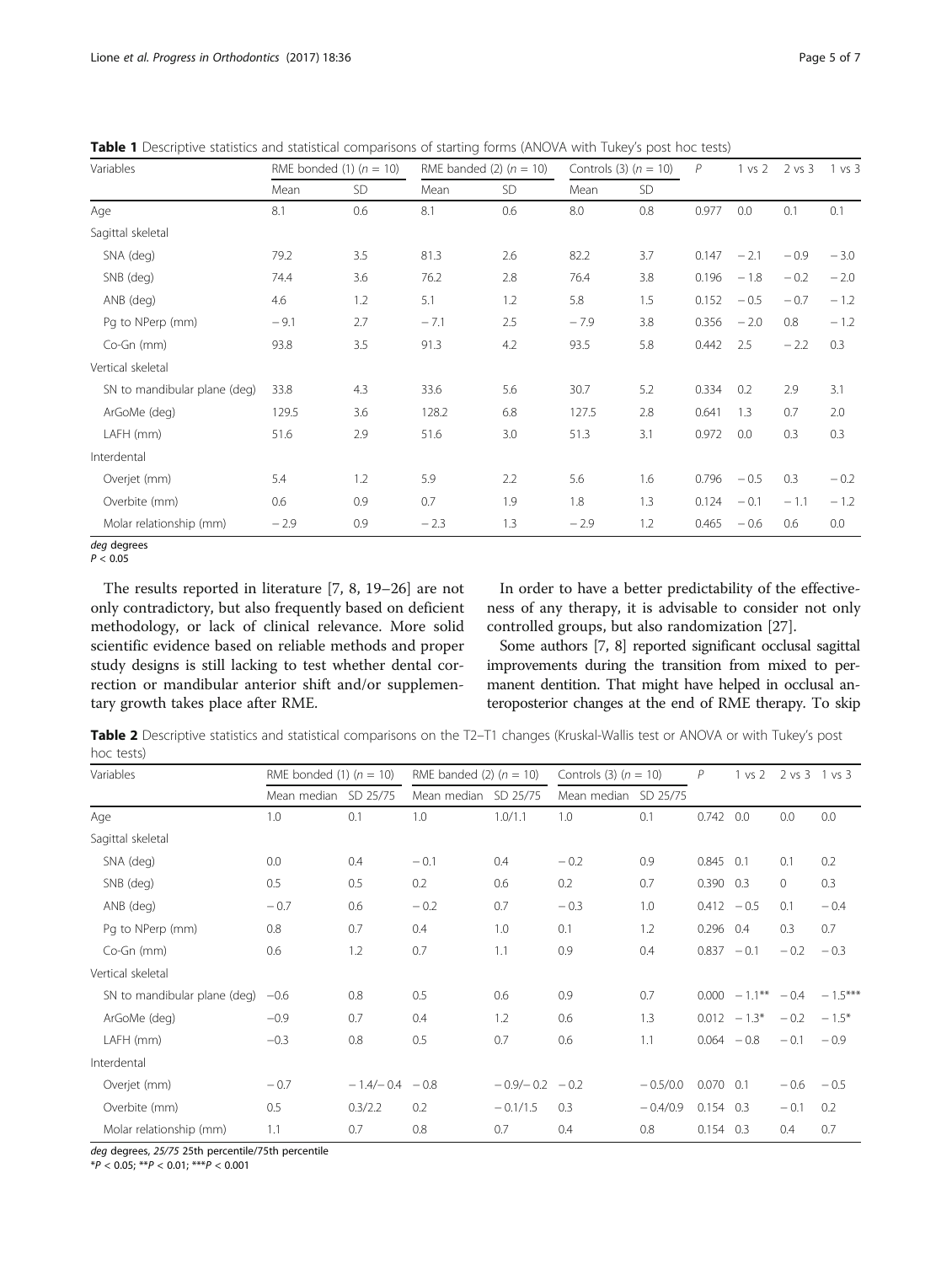<span id="page-5-0"></span>this factor, only early mixed dentition patients were enrolled at the beginning of the study. The phase of dentition was stable during the whole observational period referring any outcomes to mandibular growth or anterior shift.

To our knowledge, the present study is the first pilot RCT to analyze specifically whether maxillary expansion spontaneously corrects or improves a class II malocclusion. In the present investigation, the treatment with RME did not affect significantly the anteroposterior skeletal mandibular response as well as the molar relationship with respect to the CG. The results indicated neither mandibular shift nor supplementary growth occurred after RME. Positive T2–T1 change greater than 1 mm for the value Pogonion to N-perpendicular was considered as a clinically significant mandibular advancement. Three patients treated with bonded RME showed favorable changes of sagittal mandibular position (Pg to NPerp  $> + 1$  mm), compared with only 1 of the 10 patients treated with banded RME and with only 1 of the 10 untreated subjects. This difference was not significant ( $P = 0.405$ ), according to Fisher's exact probability test.

However, statistically significant changes were observed in the TG1 as a result of the acrylic splint, with a greater reduction of both facial divergency (TG1 vs TG2, − 1.1°; TG1 vs CG  $-1.5^{\circ}$ ) and gonial angle (TG1 vs TG2,  $-1.3^{\circ}$ ; TG1 vs  $CG, -1.5^{\circ}$ ) when comparing the TG1 both with the TG2 and the CG.

In bonded RME, the acrylic coverage of the occlusal surfaces, acting as a bite block, inhibited posterior dental extrusion and might provide some intrusion of posterior teeth [[28](#page-6-0)]. Bonded RME is then suggested for correction of the transverse dimension in patients, who need to better control the vertical growth pattern minimizing tipping of the posterior maxillary teeth [[23, 24](#page-6-0), [29](#page-6-0), [30](#page-6-0)]. Our results are in contrast with those reported by Guest et al. [[8\]](#page-6-0) and McNamara et al. [7]. In these large-scale investigations, the improvement in molar relationship in RME group were of over 1 mm in 92% of the expansion patients and over 2 mm in almost 50% of them without definitive class II mechanics incorporated into the protocol. When the authors compared the treated group with the historical control group, the net molar relationship improvement was 1.7 mm, mainly due to a significant increase in mandibular length. However, the mean observation interval in the previous studies was of 4 years, while in the present study all treated and untreated subjects were prospectively evaluated after 1 year.

#### Conclusions

Class II patients in early mixed dentition treated with either bonded or banded RME showed no significant improvement of the anteroposterior relationship of the maxilla and the mandible at both skeletal and occlusal level when compared with an untreated control group.

The future definitive RCT will be planned with a larger sample without any changes from the pilot trial.

#### Acknowledgements

None.

#### Authors' contributions

RL designed the study protocol, treated the patients, and revised the manuscript critically for important intellectual content. VB acquired the data, performed the tracings, and drafted the manuscript. LF revised the manuscript and the statistical analysis. CP participated in the data acquisition and manuscript drafting. BQS helped in the interpretation of the statistical analysis and the results and drafting of the manuscript. PC coordinated the research project and revised the manuscript critically for important intellectual content and English language usage. All authors read and approved the final manuscript.

#### Ethics approval and consent to participate

Signed informed consent for releasing diagnostic records for scientific purposes was available from the parents of the patients. The protocol was reviewed and approved by the Ethics Committee of the University of Rome "Tor Vergata" (Rome, Italy) (protocol number 130/14), and procedures followed adhered to the World Medical Organization Declaration of Helsinki.

#### Competing interests

The authors declare that they have no competing interests.

#### Publisher's Note

Springer Nature remains neutral with regard to jurisdictional claims in published maps and institutional affiliations.

#### Author details

<sup>1</sup>Department of Clinical Sciences and Translational Medicine, University of Rome "Tor Vergata", Viale Oxford, 81, 00133 Rome, Italy. <sup>2</sup>Department of Dentistry UNSBC, Tirana, Albania. <sup>3</sup>Department of Surgery and Translational Medicine, University of Florence, Florence, Italy. <sup>4</sup>Thomas M. Graber Visiting Scholar, Department of Orthodontics and Pediatric Dentistry, School of Dentistry, The University of Michigan, Ann Arbor, MI, USA. <sup>5</sup>School of Dentistry, Orthodontics, Pontifical Catholic University of Minas Gerais, Belo Horizonte, Brazil.

#### Received: 28 July 2017 Accepted: 9 September 2017 Published online: 06 November 2017

#### References

- 1. Baratieri C, Alves MJ, Bolognese AM, Nojima MCG, Nojima LI. Changes in skeletal and dental relationship in class II division I malocclusion after rapid maxillary expansion: a prospective study. Dental Press J Orthod. 2014;19:75–8.
- 2. Caprioglio A, Bergamini C, Franchi L, Vercellini N, Zecca PA, Nucera R, Fastuca R. Prediction of class II improvement after rapid maxillary expansion in early mixed dentition. Prog Orthod. 2017;18:9.
- 3. Tollaro I, Baccetti T, Franchi L, Tanasescu CD. Role of posterior transverse interarch discrepancy in class II, division 1 malocclusion during the mixed dentition phase. Am J Orthod Dentofac Orthop. 1996;110:417–22.
- 4. Gianelly AA. Rapid palatal expansion in the absence of crossbite: add value? Am J Orthod Dentofac Orthop. 2003;124:362–5.
- 5. McNamara JJ. Maxillary transverse deficiency. Am J Orthod Dentofac Orthop. 2000;117:567–70.
- 6. Chung CH, Font B. Skeletal and dental changes in the sagittal, vertical, and transverse dimensions after rapid palatal expansion. Am J Orthod Dentofac Orthop. 2004;126:569–75.
- 7. McNamara JJ, Sigler LM, Franchi L, Guest SS, Baccetti T. Changes in occlusal relationship in mixed dentition patients treated with rapid maxillary expansion. A prospective clinical study. Angle Orthod. 2010;80:230–8.